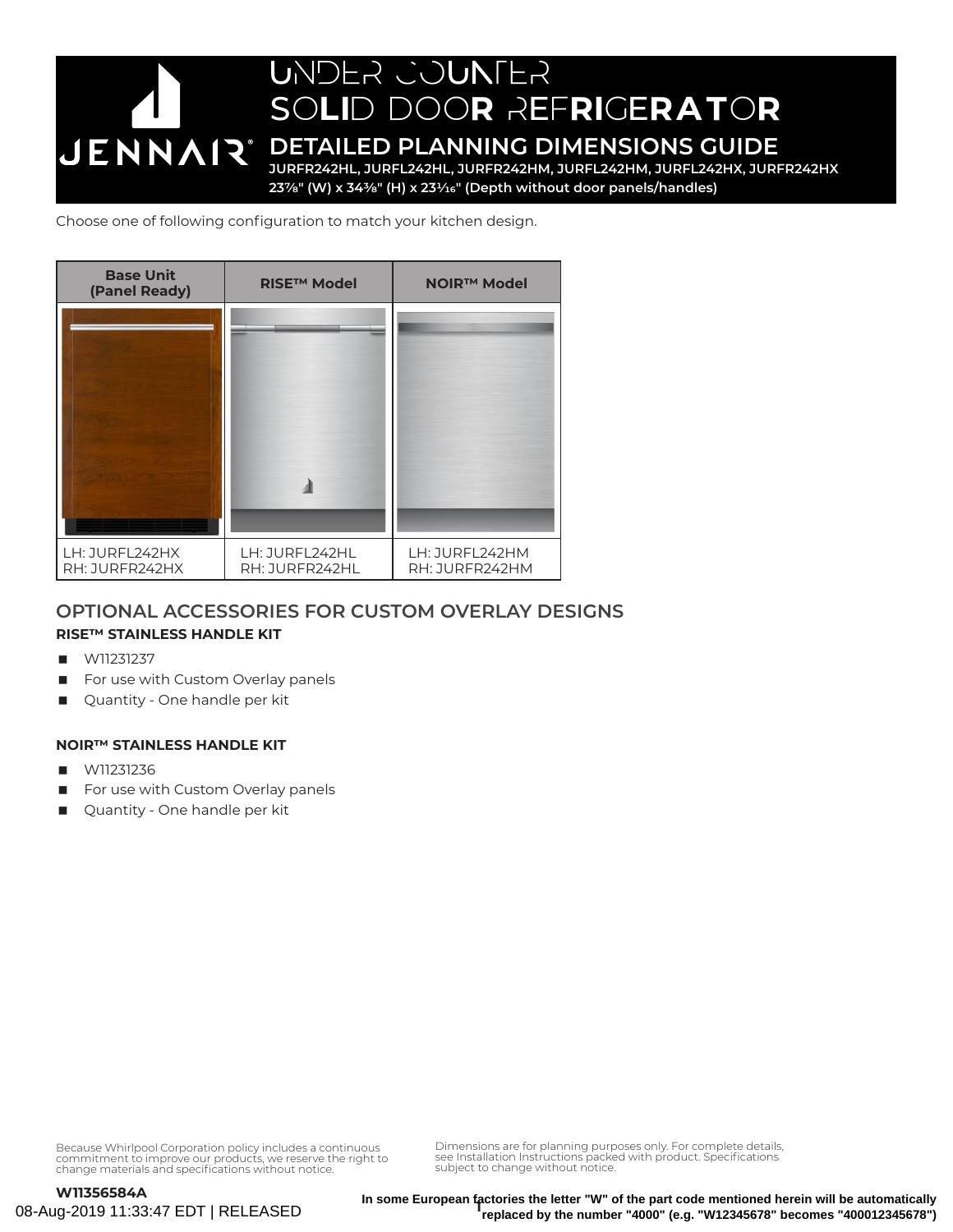# UNDER COUNTER SOLID DOOR REFRIGERATOR **JENNAIR®**

### **DETAILED PLANNING DIMENSIONS GUIDE**

**JURFR242HL, JURFL242HL, JURFR242HM, JURFL242HM, JURFL242HX, JURFR242HX 237/8" (W) x 343/8" (H) x 231/16" (Depth without door panels/handles)**

#### **PRODUCT DIMENSIONS**



| <b>VARIANT</b>                          | <b>DEPTH</b><br>(NO HANDLE)                  |
|-----------------------------------------|----------------------------------------------|
| RISE <sup>™</sup> Model                 | $23^{13}/16$ " (60.4 cm)                     |
| NOIR™ Model                             | $23^{15}/16$ " (60.8 cm)                     |
| Panel ready models<br>(with 3/4" panel) | 23 <sup>11</sup> / <sub>16</sub> " (60.2 cm) |

\*Add 5/8" (1.6 cm) to the height dimension when leveling legs are fully extended. \*\*For custom panel models, this will vary. †Add 1/4" (6.4 mm) to the height dimension for height with hinge covers.

Because Whirlpool Corporation policy includes a continuous commitment to improve our products, we reserve the right to change materials and specifications without notice. Dimensions are for planning purposes only. For complete details, see Installation Instructions packed with product. Specifications subject to change without notice.

**2 replaced by the number "4000" (e.g. "W12345678" becomes "400012345678")In some European factories the letter "W" of the part code mentioned herein will be automatically**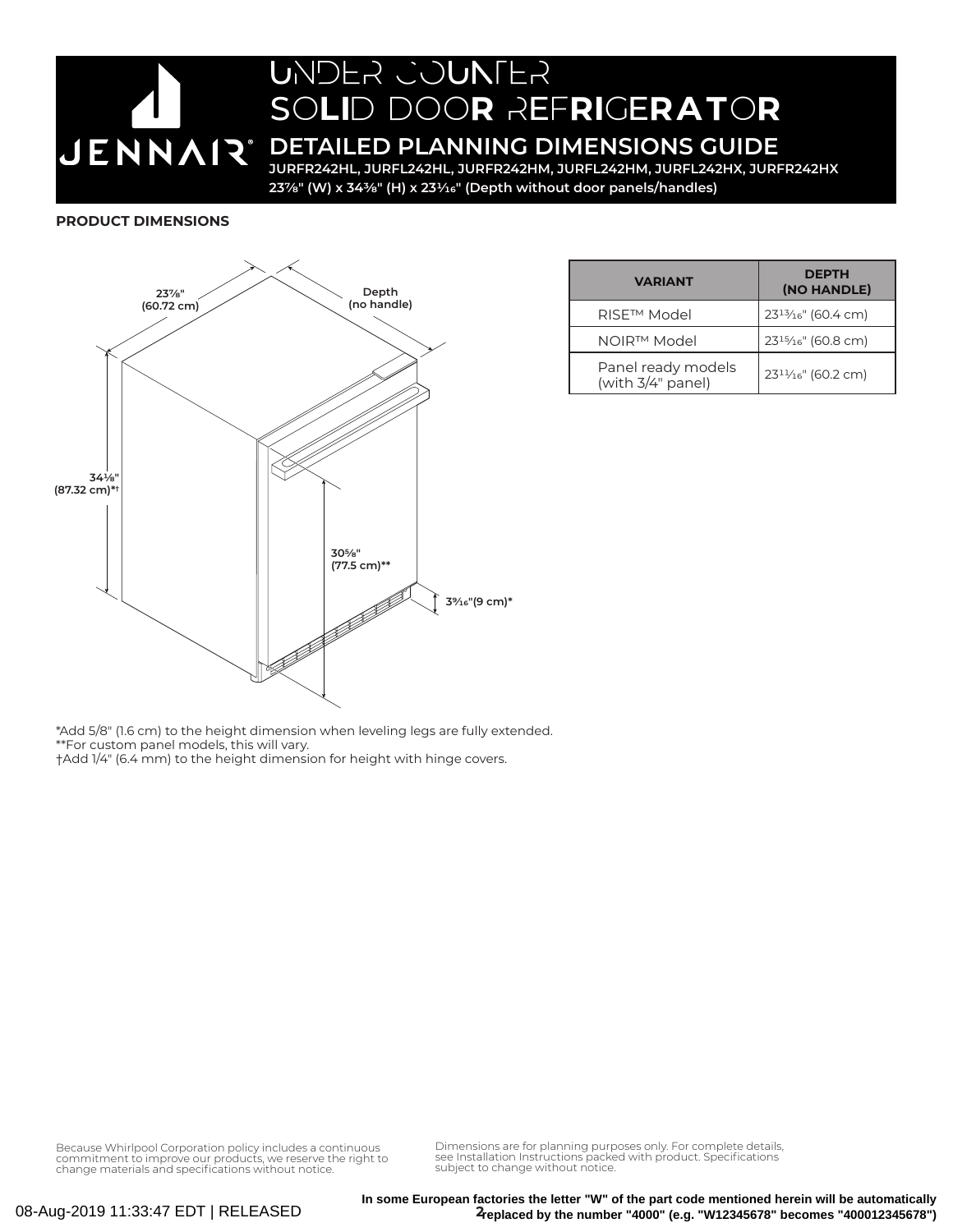# UNDER COUNTER SOLID DOOR REFRIGERATOR

**DETAILED PLANNING DIMENSIONS GUIDE**

**JURFR242HL, JURFL242HL, JURFR242HM, JURFL242HM, JURFL242HX, JURFR242HX 237/8" (W) x 343/8" (H) x 231/16" (Depth without door panels/handles)**

| <b>DIMENSION</b> | <b>DESCRIPTION</b>                                              | <b>RISE™ Model</b>             | <b>NOIR™ Model</b>             | <b>Panel ready models</b><br>(with 3/4" panel) |
|------------------|-----------------------------------------------------------------|--------------------------------|--------------------------------|------------------------------------------------|
| $\mathbf{A}$     | Width of door                                                   | $23\frac{3}{4}$ " (60.3 cm)    |                                |                                                |
| B                | <b>Width of the grille</b>                                      | $23^{13}/16$ " (60.5 cm)       | $23^{13}/16$ " (60.5 cm)       | $23^{13}/16$ " (60.5 cm)                       |
| $\mathbf c$      | <b>Height to top of handle</b>                                  | 281/ <sub>16</sub> " (71.3 cm) | 281/ <sub>16</sub> " (71.3 cm) | $**$                                           |
| D                | Width from side of<br>refrigerator to handle -<br>door open 90° | $2\%$ <sup>"</sup> (6.2 cm)    | $115/16$ " (5 cm)              | $**$                                           |
| E                | Depth without door                                              | $2111/16$ " (55.1 cm)          |                                |                                                |
| F                | Depth with door                                                 | $23^{13}/16$ " (60.4 cm)       | $23^{15}/16$ " (60.8 cm)       | $23^{11}/16$ " (60.2 cm)                       |
| G                | Depth with handle                                               | 26% <sub>16</sub> " (67.5 cm)  | $26\frac{1}{8}$ " (66.3 cm)    | $**$                                           |
| н                | Depth with door open 90°                                        | 48" (121.9 cm)                 |                                | $47^{15}/_{16}$ " (121.8 cm)                   |

\*\*For custom panel models, this will vary.

JENNAIR®



Because Whirlpool Corporation policy includes a continuous commitment to improve our products, we reserve the right to change materials and specifications without notice. Dimensions are for planning purposes only. For complete details, see Installation Instructions packed with product. Specifications subject to change without notice.

08-Aug-2019 11:33:47 EDT | RELEASED

**3 In some European factories the letter "W" of the part code mentioned herein will be automatically replaced by the number "4000" (e.g. "W12345678" becomes "400012345678")**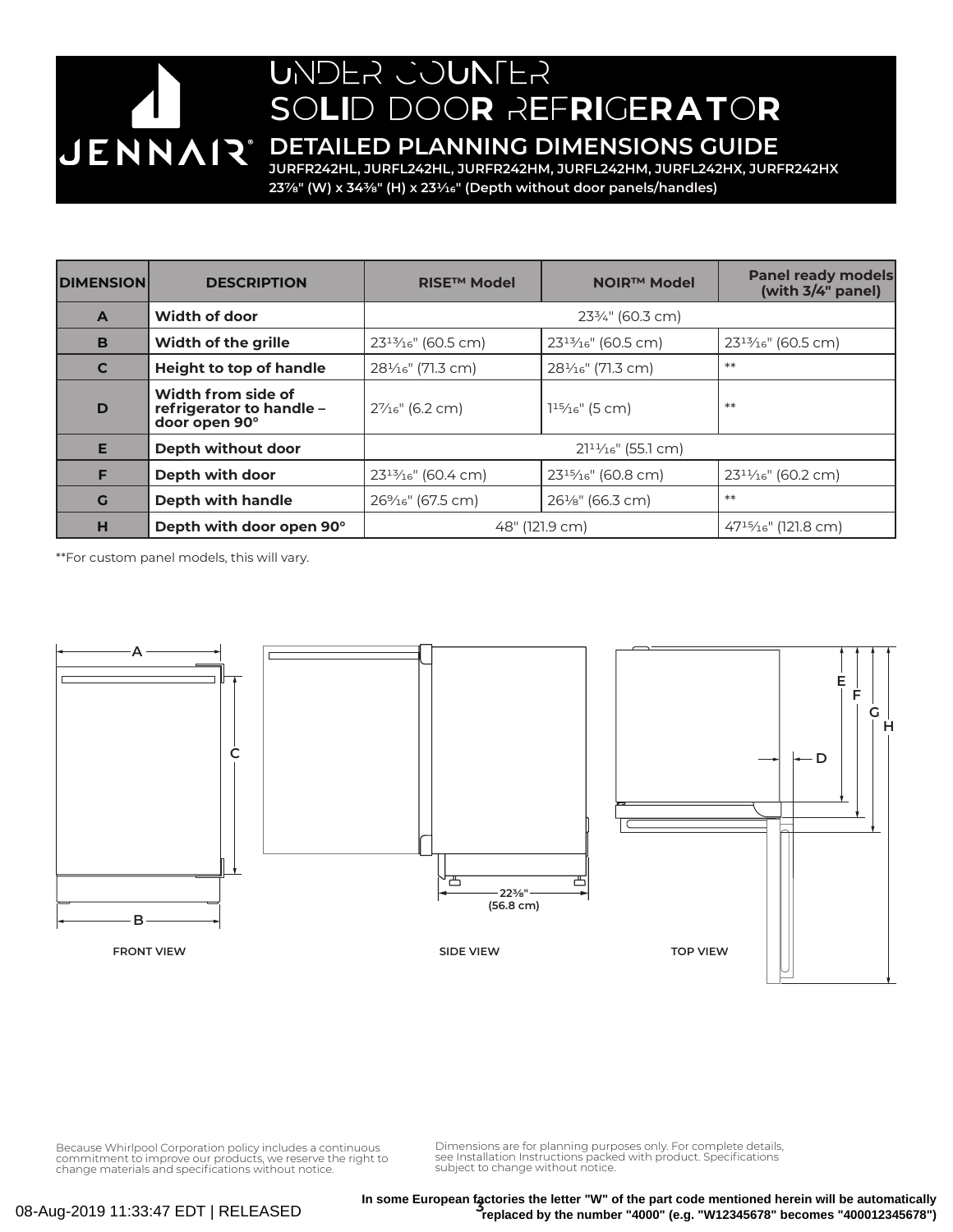# UNDER COUNTER SOLID DOOR REFRIGERATOR

## **JENNAIR** DETAILED PLANNING DIMENSIONS GUIDE

**JURFR242HL, JURFL242HL, JURFR242HM, JURFL242HM, JURFL242HX, JURFR242HX 237/8" (W) x 343/8" (H) x 231/16" (Depth without door panels/handles)**

### **OPENING DIMENSIONS**



#### **ELECTRICAL SUPPLY LOCATION**

- Lighter yellow area indicates recommended recessed power outlet (located behind the refrigerator).
- Power cord length is 5 ft (152.4 cm).
- For flush installation, the power outlet can be installed in adjacent cabinetry with a cutout on the power cord side for routing of the power cord.



| Dimension - A | 3" (7.55 cm)                  |
|---------------|-------------------------------|
| Dimension - B | 41/2" (11.37 cm)              |
| Dimension - C | $9\frac{1}{4}$ " (23.47 cm)   |
| Dimension - D | $12\frac{1}{16}$ " (30.64 cm) |
| Dimension - E | 213/4" (55.16 cm)             |
| Dimension - F | $13/4$ " (4.44 cm)            |

**NOTE:** Make sure there is 3" (7.6 cm) space between refrigerator and adjacent appliance/wall for door swing.

Because Whirlpool Corporation policy includes a continuous commitment to improve our products, we reserve the right to change materials and specifications without notice. Dimensions are for planning purposes only. For complete details, see Installation Instructions packed with product. Specifications subject to change without notice.

**4 replaced by the number "4000" (e.g. "W12345678" becomes "400012345678")In some European factories the letter "W" of the part code mentioned herein will be automatically**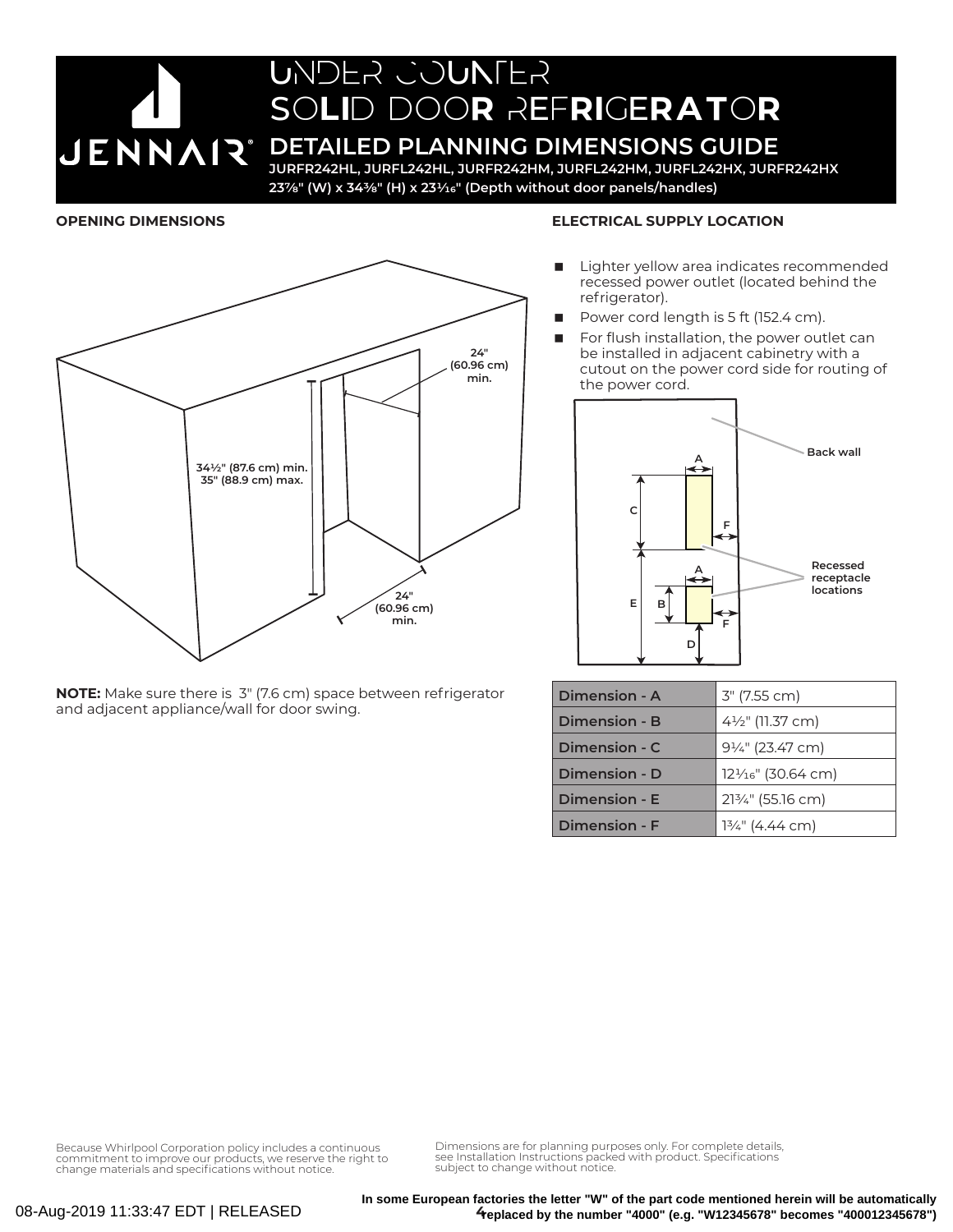# UNDER COUNTER SOLID DOOR REFRIGERATOR

### **JENNAIR** DETAILED PLANNING DIMENSIONS GUIDE

**JURFR242HL, JURFL242HL, JURFR242HM, JURFL242HM, JURFL242HX, JURFR242HX 237/8" (W) x 343/8" (H) x 231/16" (Depth without door panels/handles)**

### **ELECTRICAL REQUIREMENTS**



A 115 V, 60 Hz, AC only, 15 A or 20 A fused, grounded electrical supply is required. It is recommended that a separate circuit serving only your refrigerator be provided. Use an outlet that cannot be turned off by a switch. Do not use an extension cord.

### **LOCATION REQUIREMENTS**

### WARNING



**Explosion Hazard**

**Keep flammable materials and vapors, such as gasoline, away from refrigerator.**

**Failure to do so can result in death, explosion, or fire.**

For the refrigerator to be flush with the front of the base cabinets, remove any baseboards or moldings from the rear of the opening.

Flooring under product must be at the same level as the room. If the floor of the opening is not level with the kitchen floor, shim the opening to make it level with the kitchen floor.

Because Whirlpool Corporation policy includes a continuous commitment to improve our products, we reserve the right to change materials and specifications without notice.

Dimensions are for planning purposes only. For complete details, see Installation Instructions packed with product. Specifications subject to change without notice.

In some European factories the letter "W" of the part code mentioned herein will be automatically<br>Ander "4000" (e.g. "W42245678" becames "400042345678" **replaced by the number "4000" (e.g. "W12345678" becomes "400012345678")**